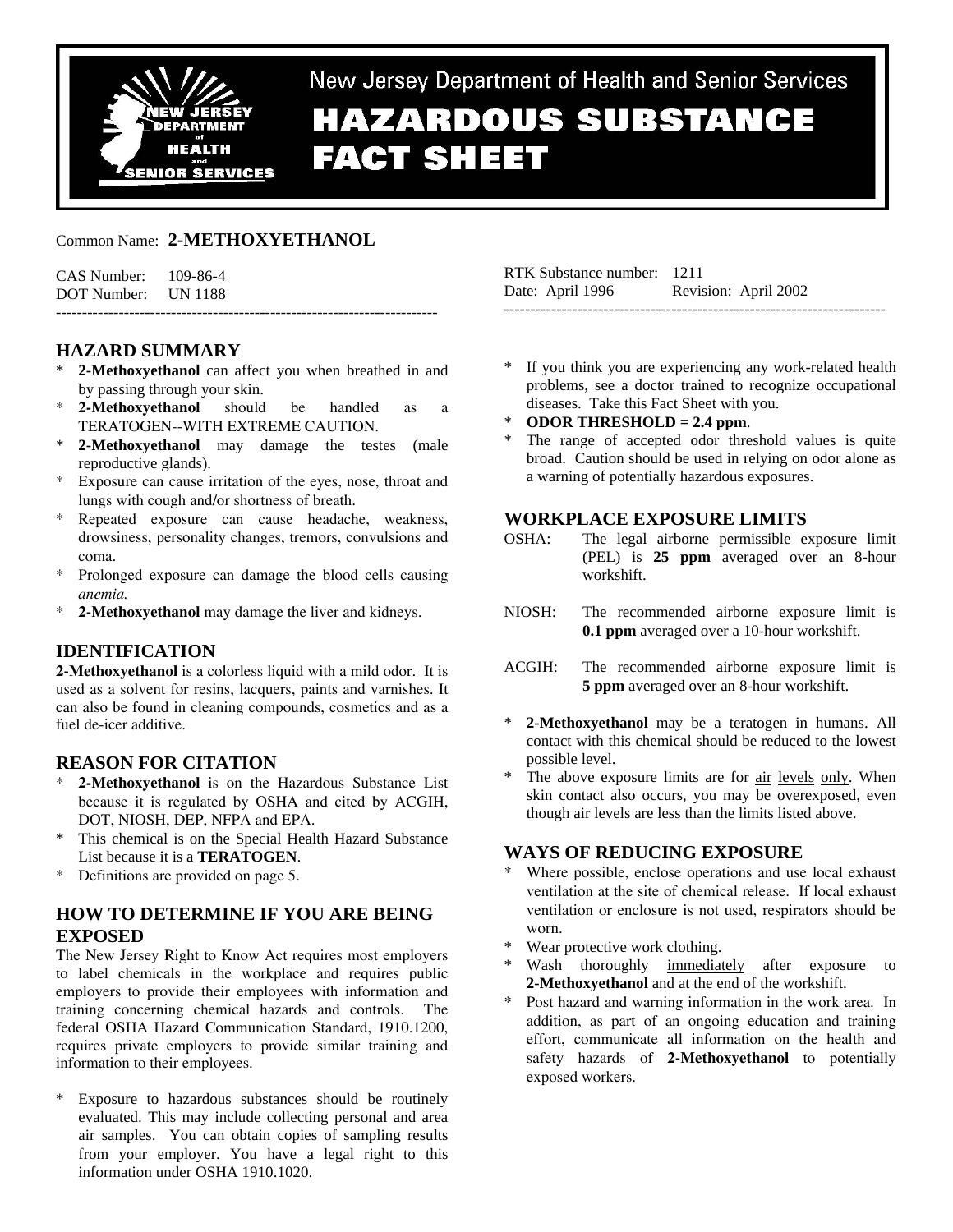## **2-METHOXYETHANOL** page 2 of 6

This Fact Sheet is a summary source of information of all potential and most severe health hazards that may result from exposure. Duration of exposure, concentration of the substance and other factors will affect your susceptibility to any of the potential effects described below.

---------------------------------------------------------------------------

## **HEALTH HAZARD INFORMATION**

#### **Acute Health Effects**

The following acute (short-term) health effects may occur immediately or shortly after exposure to **2-Methoxyethanol**:

\* Exposure can cause irritation of the eyes, nose, throat and lungs with cough and/or shortness of breath.

#### **Chronic Health Effects**

The following chronic (long-term) health effects can occur at some time after exposure to **2-Methoxyethanol** and can last for months or years:

#### **Cancer Hazard**

According to the information presently available to the New Jersey Department of Health and Senior Services, **2-Methoxyethanol** has not been tested for its ability to cause cancer in animals.

#### **Reproductive Hazard**

- 2-Methoxyethanol may be a TERATOGEN in humans since it has been shown to be a teratogen in animals.
- \* **2-Methoxyethanol** may damage the testes (male reproductive glands).

#### **Other Long-Term Effects**

- Repeated exposure can cause headache, weakness, drowsiness, personality changes, loss of weight, upset stomach, tremors, convulsions and coma.
- Prolonged exposure can damage the blood cells causing *anemia.*
- 2-Methoxyethanol may damage the liver and kidneys.
- \* **2-Methoxyethanol** can irritate the lungs. Repeated exposure may cause bronchitis to develop with cough, phlegm, and/or shortness of breath.

## **MEDICAL**

#### **Medical Testing**

For those with frequent or potentially high exposure (half the PEL or greater, or significant skin contact), the following is recommended before beginning work and at regular times after that:

Complete blood count.

If symptoms develop or overexposure is suspected, the following are recommended:

- \* Exam of the nervous system.
- Liver and kidney function tests.
- \* Lung function tests.

Any evaluation should include a careful history of past and present symptoms with an exam. Medical tests that look for damage already done are not a substitute for controlling exposure.

Request copies of your medical testing. You have a legal right to this information under OSHA 1910.1020.

## **Mixed Exposures**

- Because smoking can cause heart disease, as well as lung cancer, emphysema, and other respiratory problems, it may worsen respiratory conditions caused by chemical exposure. Even if you have smoked for a long time, stopping now will reduce your risk of developing health problems.
- Because more than light alcohol consumption can cause liver damage, drinking alcohol can increase the liver damage caused by **2-Methoxyethanol**.

## **WORKPLACE CONTROLS AND PRACTICES**

Unless a less toxic chemical can be substituted for a hazardous substance, **ENGINEERING CONTROLS** are the most effective way of reducing exposure. The best protection is to enclose operations and/or provide local exhaust ventilation at the site of chemical release. Isolating operations can also reduce exposure. Using respirators or protective equipment is less effective than the controls mentioned above, but is sometimes necessary.

In evaluating the controls present in your workplace, consider: (1) how hazardous the substance is, (2) how much of the substance is released into the workplace and (3) whether harmful skin or eye contact could occur. Special controls should be in place for highly toxic chemicals or when significant skin, eye, or breathing exposures are possible.

In addition, the following control is recommended:

\* Where possible, automatically pump liquid **2-Methoxyethanol** from drums or other storage containers to process containers.

Good **WORK PRACTICES** can help to reduce hazardous exposures. The following work practices are recommended:

\* Workers whose clothing has been contaminated by **2-Methoxyethanol** should change into clean clothing promptly.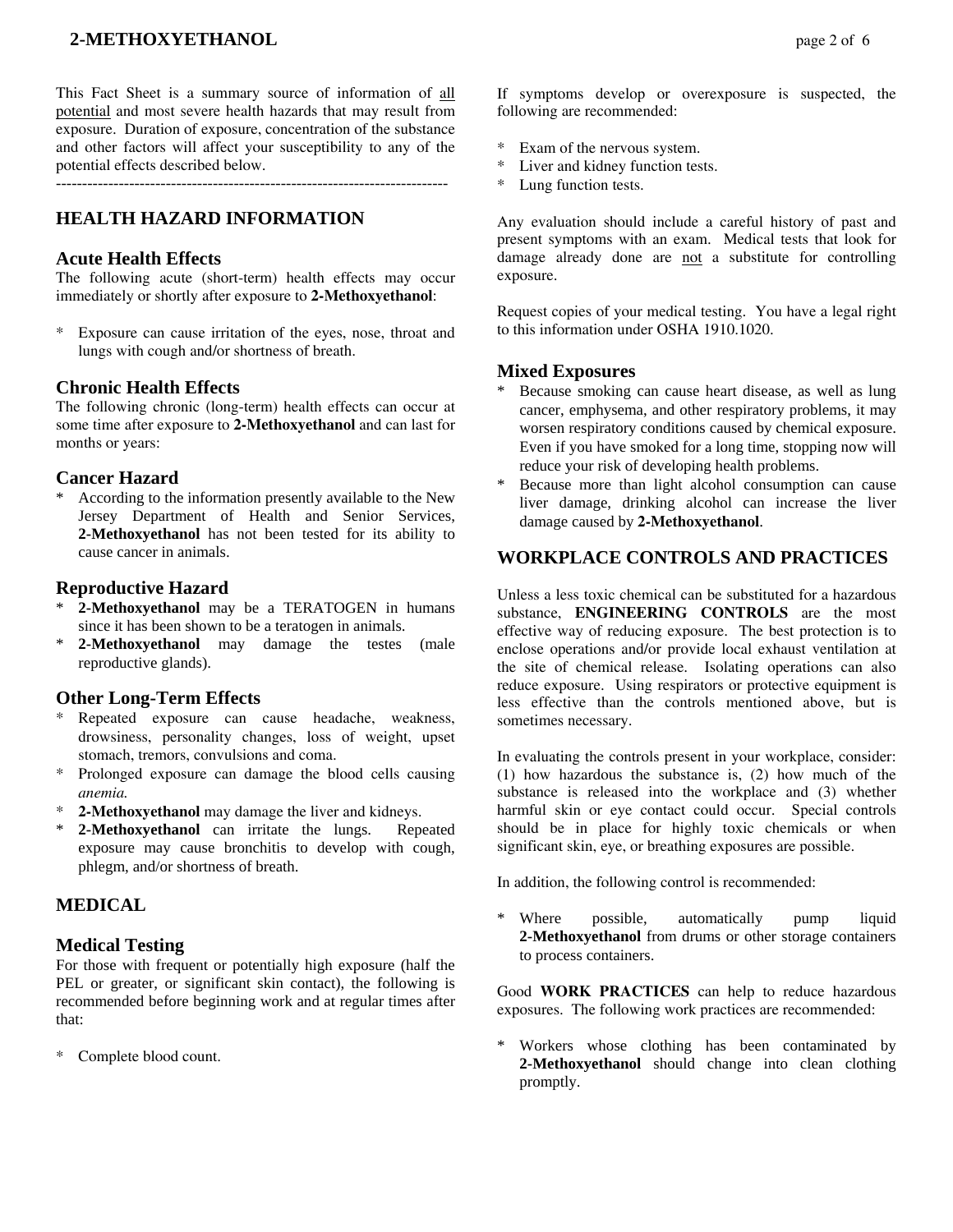## **2-METHOXYETHANOL** page 3 of 6

- Contaminated work clothes should be laundered by individuals who have been informed of the hazards of exposure to **2-Methoxyethanol**.
- Eye wash fountains should be provided in the immediate work area for emergency use.
- \* If there is the possibility of skin exposure, emergency shower facilities should be provided.
- \* On skin contact with **2-Methoxyethanol**, immediately wash or shower to remove the chemical. At the end of the workshift, wash any areas of the body that may have contacted **2-Methoxyethanol**, whether or not known skin contact has occurred.
- Do not eat, smoke, or drink where 2-Methoxyethanol is handled, processed, or stored, since the chemical can be swallowed. Wash hands carefully before eating, drinking, applying cosmetics, smoking, or using the toilet.

## **PERSONAL PROTECTIVE EQUIPMENT**

WORKPLACE CONTROLS ARE BETTER THAN PERSONAL PROTECTIVE EQUIPMENT. However, for some jobs (such as outside work, confined space entry, jobs done only once in a while, or jobs done while workplace controls are being installed), personal protective equipment may be appropriate.

OSHA 1910.132 requires employers to determine the appropriate personal protective equipment for each hazard and to train employees on how and when to use protective equipment.

The following recommendations are only guidelines and may not apply to every situation.

#### **Clothing**

- Avoid skin contact with 2-Methoxyethanol. Wear protective gloves and clothing. Safety equipment suppliers/ manufacturers can provide recommendations on the most protective glove/clothing material for your operation.
- \* All protective clothing (suits, gloves, footwear, headgear) should be clean, available each day, and put on before work.
- Safety equipment manufacturers recommend *Neoprene* as a protective material.

## **Eye Protection**

- \* Wear indirect-vent, impact and splash resistant goggles when working with liquids.
- \* Wear a face shield along with goggles when working with corrosive, highly irritating or toxic substances.
- \* Contact lenses should not be worn when working with this substance.

## **Respiratory Protection**

**IMPROPER USE OF RESPIRATORS IS DANGEROUS.** Such equipment should only be used if the employer has a written program that takes into account workplace conditions, requirements for worker training, respirator fit testing and medical exams, as described in OSHA 1910.134.

- \* Where the potential exists for exposure over **0.1 ppm**, use a NIOSH approved supplied-air respirator with a full facepiece operated in a pressure-demand or other positivepressure mode. For increased protection use in combination with an auxiliary self-contained breathing apparatus operated in a pressure-demand or other positive-pressure mode.
- Exposure to **200 ppm** is immediately dangerous to life and health. If the possibility of exposure above **200 ppm** exists, use a NIOSH approved self-contained breathing apparatus with a full facepiece operated in a pressure-demand or other positive-pressure mode.

## **HANDLING AND STORAGE**

- \* Prior to working with **2-Methoxyethanol** you should be trained on its proper handling and storage.
- 2-Methoxyethanol is not compatible with OXIDIZING AGENTS (such as PERCHLORATES, PEROXIDES, PERMANGANATES, CHLORATES, NITRATES, CHLORINE, BROMINE and FLUORINE); STRONG BASES (such as SODIUM HYDROXIDE and POTASSIUM HYDROXIDE); METALS; and STRONG CAUSTICS.
- Store in tightly closed containers in a cool, well-ventilated area away from PLASTIC, RUBBER and HEAT.
- Sources of ignition, such as smoking and open flames, are prohibited where **2-Methoxyethanol** is used, handled, or stored in a manner that could create a potential fire or explosion hazard.

## **QUESTIONS AND ANSWERS**

- Q: If I have acute health effects, will I later get chronic health effects?
- A: Not always. Most chronic (long-term) effects result from repeated exposures to a chemical.
- Q: Can I get long-term effects without ever having shortterm effects?
- A: Yes, because long-term effects can occur from repeated exposures to a chemical at levels not high enough to make you immediately sick.
- Q: What are my chances of getting sick when I have been exposed to chemicals?
- A: The likelihood of becoming sick from chemicals is increased as the amount of exposure increases. This is determined by the length of time and the amount of material to which someone is exposed.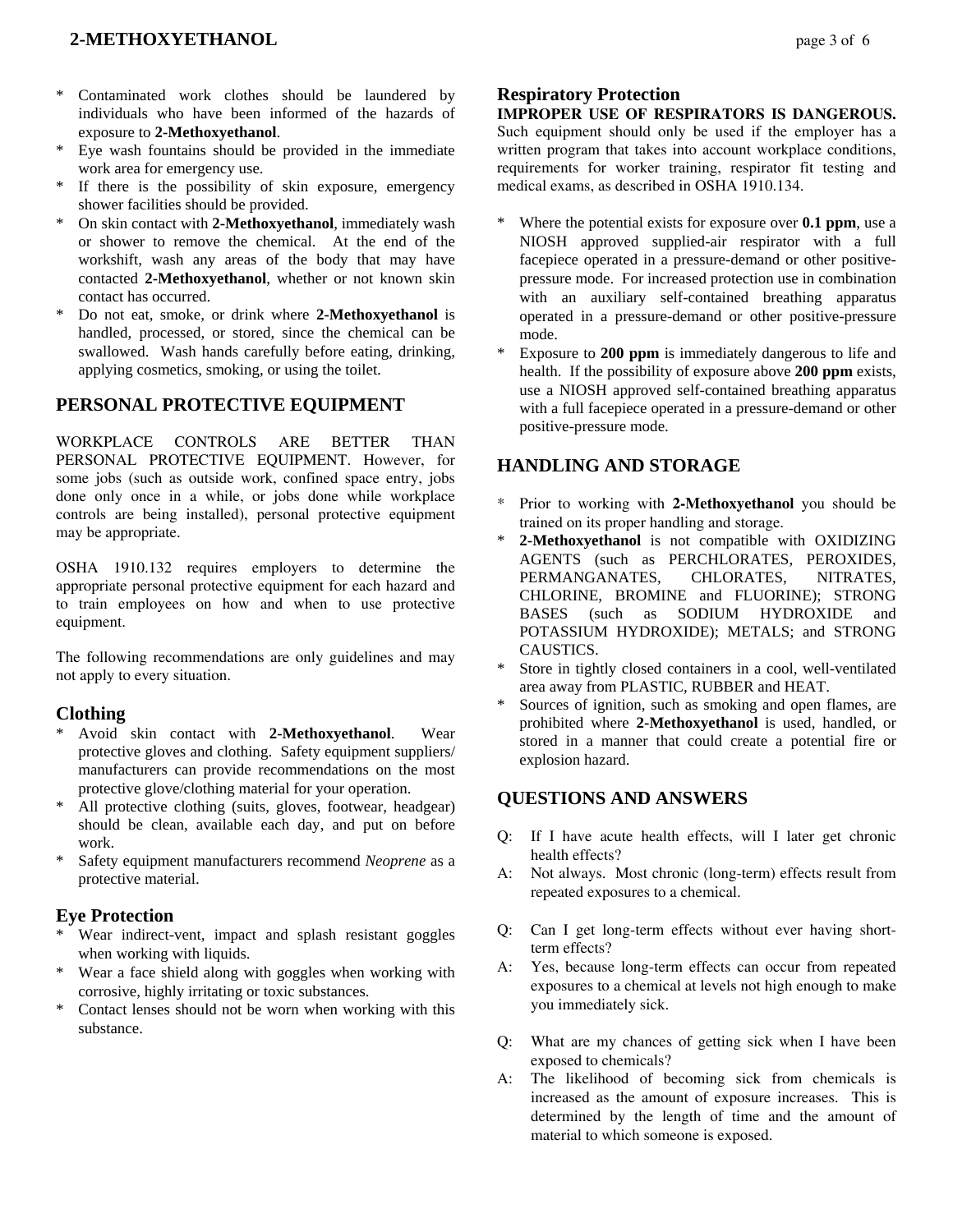## **2-METHOXYETHANOL** page 4 of 6

- Q: When are higher exposures more likely?
- A: Conditions which increase risk of exposure include physical and mechanical processes (heating, pouring, spraying, spills and evaporation from large surface areas such as open containers), and "confined space" exposures (working inside vats, reactors, boilers, small rooms, etc.).
- Q: Is the risk of getting sick higher for workers than for community residents?
- A: Yes. Exposures in the community, except possibly in cases of fires or spills, are usually much lower than those found in the workplace. However, people in the community may be exposed to contaminated water as well as to chemicals in the air over long periods. This may be a problem for children or people who are already ill.
- Q: Can men as well as women be affected by chemicals that cause reproductive system damage?
- A: Yes. Some chemicals reduce potency or fertility in both men and women. Some damage sperm and eggs, possibly leading to birth defects.
- Q: Who is at the greatest risk from reproductive hazards?
- A: Pregnant women are at greatest risk from chemicals that harm the developing fetus. However, chemicals may affect the ability to have children, so both men and women of childbearing age are at high risk.
- Q: Should I be concerned if a chemical is a teratogen in animals?
- A: Yes. Although some chemicals may affect humans differently than they affect animals, damage to animals suggests that similar damage can occur in humans.

------------------------------------------------------------------------ The following information is available from:

 New Jersey Department of Health and Senior Services Occupational Health Service PO Box 360 Trenton, NJ 08625-0360 (609) 984-1863 (609) 984-7407 (fax)

Web address: http://www.state.nj.us/health/eoh/odisweb/

#### **Industrial Hygiene Information**

Industrial hygienists are available to answer your questions regarding the control of chemical exposures using exhaust ventilation, special work practices, good housekeeping, good hygiene practices, and personal protective equipment including respirators. In addition, they can help to interpret the results of industrial hygiene survey data.

#### **Medical Evaluation**

If you think you are becoming sick because of exposure to chemicals at your workplace, you may call personnel at the Department of Health and Senior Services, Occupational Health Service, who can help you find the information you need.

#### **Public Presentations**

Presentations and educational programs on occupational health or the Right to Know Act can be organized for labor unions, trade associations and other groups.

#### **Right to Know Information Resources**

The Right to Know Infoline (609) 984-2202 can answer questions about the identity and potential health effects of chemicals, list of educational materials in occupational health, references used to prepare the Fact Sheets, preparation of the Right to Know Survey, education and training programs, labeling requirements, and general information regarding the Right to Know Act. Violations of the law should be reported to (609) 984-2202.

------------------------------------------------------------------------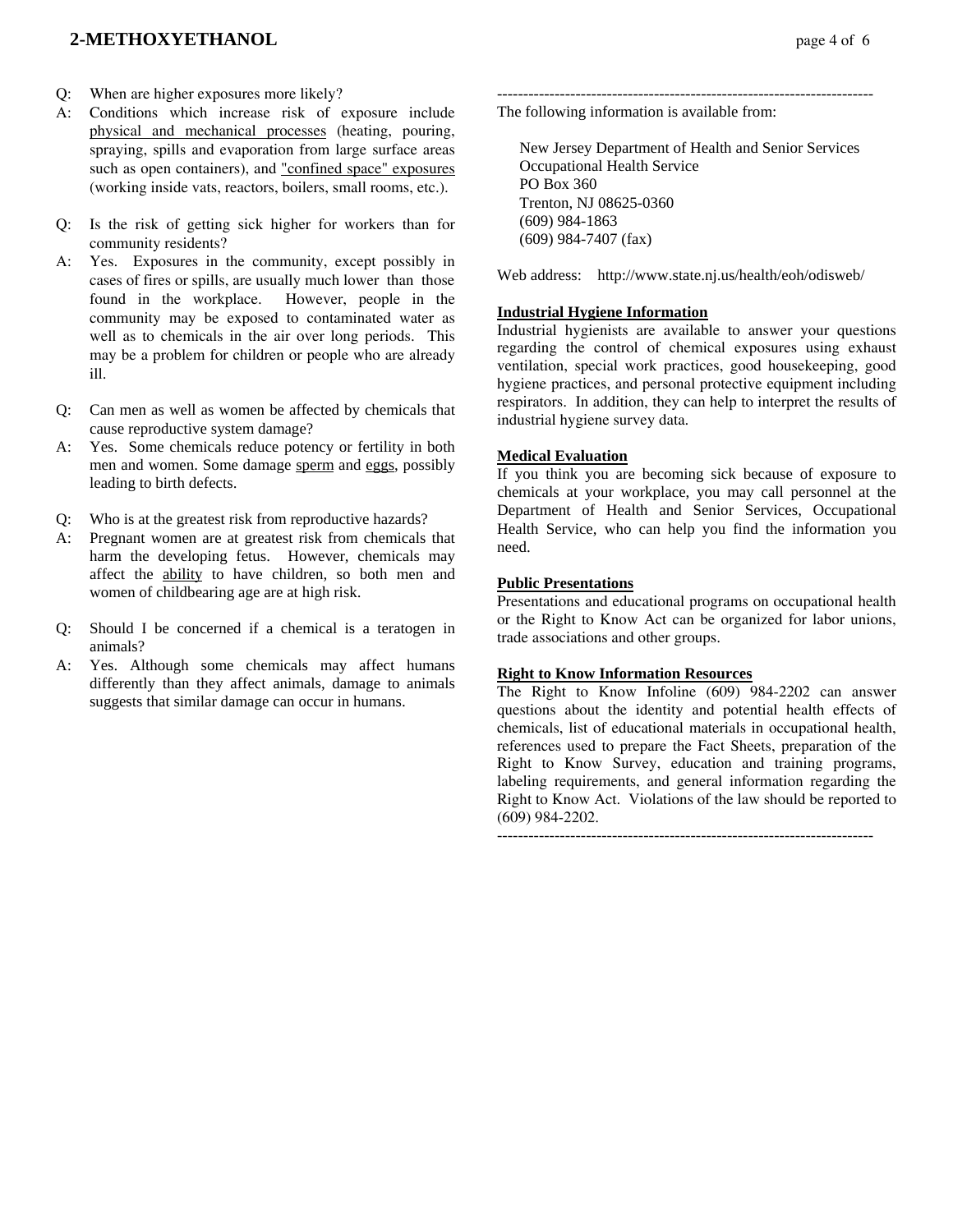## **2-METHOXYETHANOL** page 5 of 6

## **DEFINITIONS**

**ACGIH** is the American Conference of Governmental Industrial Hygienists. It recommends upper limits (called TLVs) for exposure to workplace chemicals.

A **carcinogen** is a substance that causes cancer.

The **CAS number** is assigned by the Chemical Abstracts Service to identify a specific chemical.

A **combustible** substance is a solid, liquid or gas that will burn.

A **corrosive** substance is a gas, liquid or solid that causes irreversible damage to human tissue or containers.

**DEP** is the New Jersey Department of Environmental Protection.

**DOT** is the Department of Transportation, the federal agency that regulates the transportation of chemicals.

**EPA** is the Environmental Protection Agency, the federal agency responsible for regulating environmental hazards.

A **fetus** is an unborn human or animal.

A **flammable** substance is a solid, liquid, vapor or gas that will ignite easily and burn rapidly.

The **flash point** is the temperature at which a liquid or solid gives off vapor that can form a flammable mixture with air.

**HHAG** is the Human Health Assessment Group of the federal EPA.

**IARC** is the International Agency for Research on Cancer, a scientific group that classifies chemicals according to their cancer-causing potential.

A **miscible** substance is a liquid or gas that will evenly dissolve in another.

**mg/m3** means milligrams of a chemical in a cubic meter of air. It is a measure of concentration (weight/volume).

A **mutagen** is a substance that causes mutations. A **mutation** is a change in the genetic material in a body cell. Mutations can lead to birth defects, miscarriages, or cancer.

**NAERG** is the North American Emergency Response Guidebook. It was jointly developed by Transport Canada, the United States Department of Transportation and the Secretariat of Communications and Transportation of Mexico. It is a guide for first responders to quickly identify the specific or generic hazards of material involved in a transportation incident, and to protect themselves and the general public during the initial response phase of the incident.

**NCI** is the National Cancer Institute, a federal agency that determines the cancer-causing potential of chemicals.

**NFPA** is the National Fire Protection Association. It classifies substances according to their fire and explosion hazard.

**NIOSH** is the National Institute for Occupational Safety and Health. It tests equipment, evaluates and approves respirators, conducts studies of workplace hazards, and proposes standards to OSHA.

**NTP** is the National Toxicology Program which tests chemicals and reviews evidence for cancer.

**OSHA** is the Occupational Safety and Health Administration, which adopts and enforces health and safety standards.

**PEL** is the Permissible Exposure Limit which is enforceable by the Occupational Safety and Health Administration.

**PIH** is a DOT designation for chemicals which are Poison Inhalation Hazards.

**ppm** means parts of a substance per million parts of air. It is a measure of concentration by volume in air.

A **reactive** substance is a solid, liquid or gas that releases energy under certain conditions.

A **teratogen** is a substance that causes birth defects by damaging the fetus.

**TLV** is the Threshold Limit Value, the workplace exposure limit recommended by ACGIH.

The **vapor pressure** is a measure of how readily a liquid or a solid mixes with air at its surface. A higher vapor pressure indicates a higher concentration of the substance in air and therefore increases the likelihood of breathing it in.